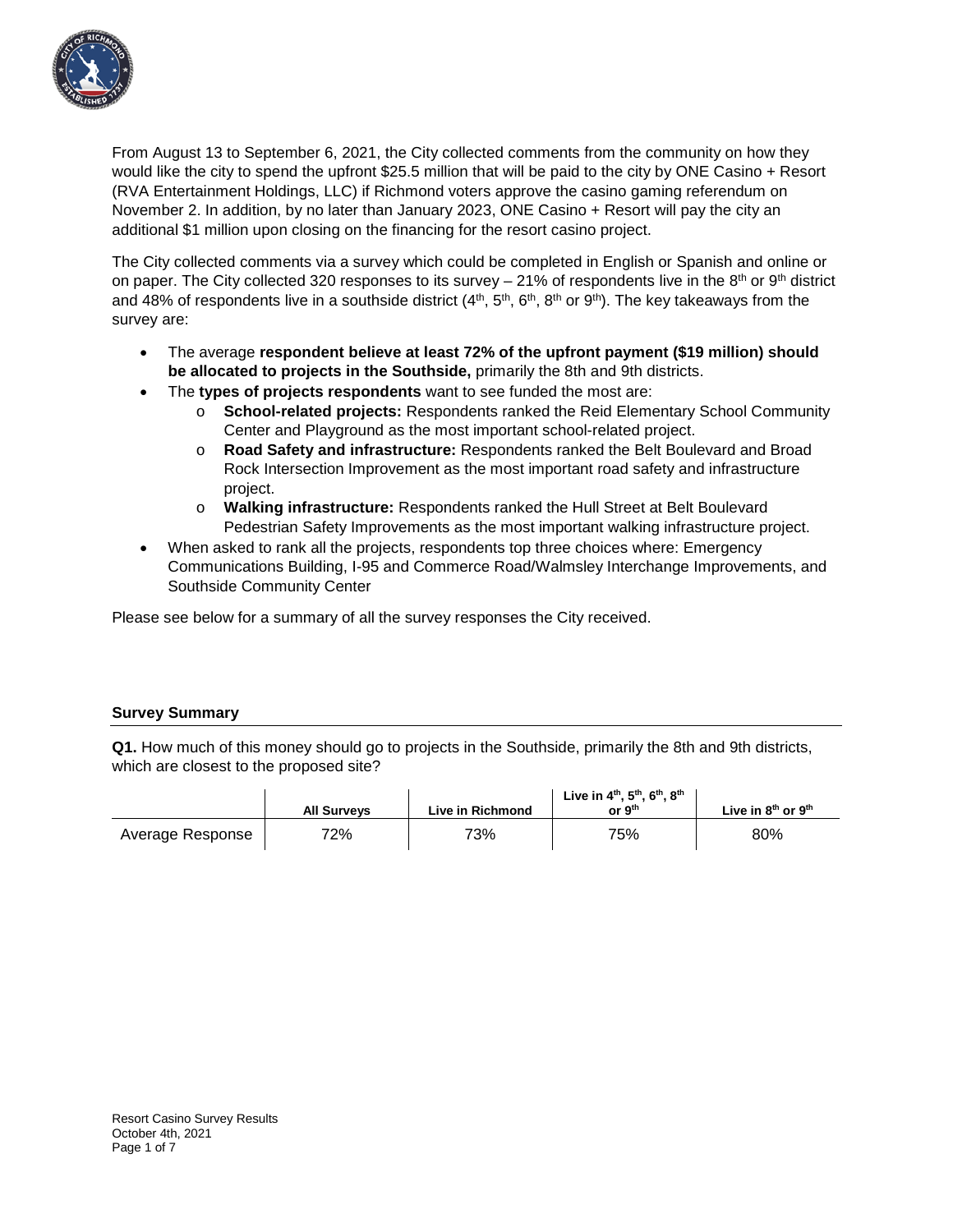

**Q2.** Please rank the types of projects you'd like this money to be used on from 1 to 7

|                     | All Surveys*                   |
|---------------------|--------------------------------|
| 1 – Most important  | School-Related Projects        |
| 2                   | Road Safety and Infrastructure |
| 3                   | Walking Infrastructure         |
|                     | Playgrounds and Trails         |
| 5                   | Parks                          |
| 6                   | <b>Bus Transportation</b>      |
| 7 - Least important | City and Community Facilities  |

\*There was not a notable difference is the ranking based on where respondents lived.

**Q3.** Rank the following City and Community Building projects from most to least important to you

|                     | All Surveys*                                                               |
|---------------------|----------------------------------------------------------------------------|
| 1 – Most important  | <b>Emergency Communications Building - new facility for Richmond's 911</b> |
|                     | operators Location: 8th District, Broad Rock Neighborhood                  |
|                     | Southside Community Center - replacement, parking improvements, walking    |
|                     | trail estimated at \$17,000,000 Location: 9th District, Old Warwick Road   |
| 3                   | Hickory Hill Community Center - indoor and outdoor improvements estimated  |
|                     | at \$395,000 Location: 8th District, Hickory Hill neighborhood             |
|                     | Broad Rock Sports Complex - spectator amenities, court field and indoor    |
|                     | improvements estimated at \$3,215,000 Location: 9th District, Broad Rock   |
|                     | neighborhood                                                               |
| 5 - Least important | TB Smith Community Center - outdoor and field improvements estimated at    |
|                     | \$2,263,000 Location: 8th District, Davee Gardens neighborhood             |

\*There was not a notable difference is the ranking based on where respondents lived.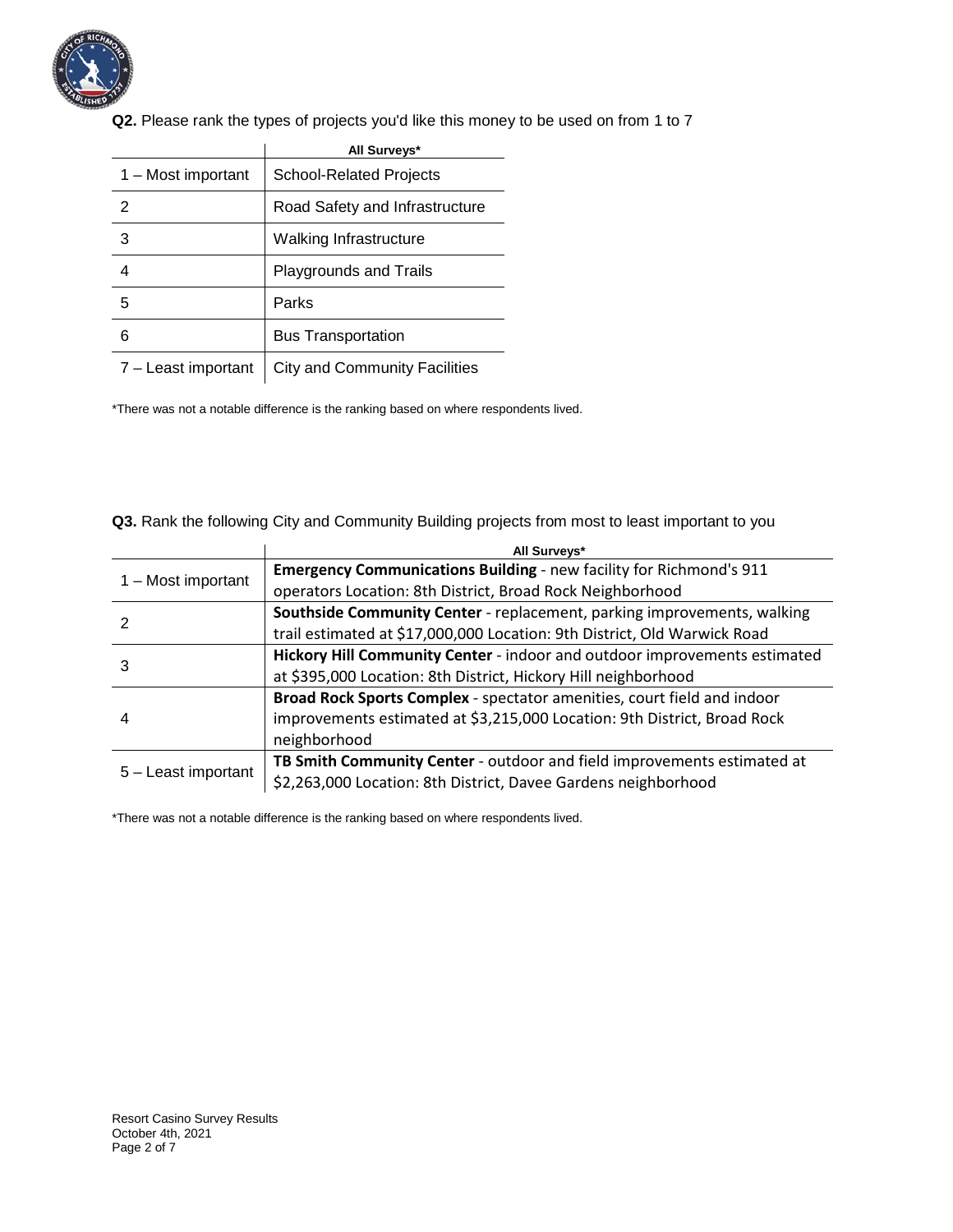

**Q4.** Rank the following Parks projects from most to least important to you

|                     | All Surveys*                                                                     |  |  |
|---------------------|----------------------------------------------------------------------------------|--|--|
|                     | Reedy Creek Wetland Park - New park with walking trails, observation pier and    |  |  |
| 1 – Most important  | visitor amenities estimated at \$86,000 Location: Beaufont Hills, near Miles     |  |  |
|                     | Jones Elementary                                                                 |  |  |
|                     | Broad Rock Creek Park - New park with walking trails and visitor amenities       |  |  |
|                     | estimated at \$2,112,000 Location: 8th District, Broad Rock Industrial Park area |  |  |
| 3                   | Hioaks Park - New park with walking trails and visitor amenities estimated at    |  |  |
|                     | \$60,000 Location: 9th District, Hioaks neighborhood near Chippenham Hospital    |  |  |
|                     | Pocosham Park - Trail, court, playground and parking improvements estimated      |  |  |
| 4                   | at \$1,228,000 Location: 9th District, Fawnbrook neighborhood                    |  |  |
| 5                   | Rosemont Road Park - New park with walking trails and visitor amenities          |  |  |
|                     | estimated at \$108,000 Location: 8th District, Woodstock neighborhood            |  |  |
| 6 - Least important | Ernest Road Park - New park with walking trails and visitor amenities            |  |  |
|                     | estimated at \$240,000 Location: 8th District, Ampthill Heights neighborhood     |  |  |

\*There was not a notable difference is the ranking based on where respondents lived.

**Q5.** Rank the following Playground and Trails projects from most to least important to you

|                       | All Surveys*                                                                       |  |  |
|-----------------------|------------------------------------------------------------------------------------|--|--|
|                       | James River Branch Trail between Hopkins Road and 49th Street - pedestrian         |  |  |
| 1 – Most important    | trail project spanning three districts, estimated at \$375,000 Location: 5th, 8th, |  |  |
|                       | and 9th Districts, from the McGuire Medical Center to the Forest View area         |  |  |
|                       | Blackwell/Charlie Sydnor Playground - Amenities, field and court                   |  |  |
|                       | improvements estimated at \$1,784,000 Location: 8th District, Blackwell            |  |  |
|                       | neighborhood                                                                       |  |  |
| 3                     | Swansboro Playground - Court and field improvements estimated at                   |  |  |
|                       | \$1,067,000 Location: 8th District, Swansboro neighborhood                         |  |  |
| 4                     | Oak Grove Playground - Court and playground improvements estimated at              |  |  |
|                       | \$1,564,000 Location: 8th District, Oak Grove neighborhood                         |  |  |
| 5                     | Mashore Playground - Court and playground improvements estimated at                |  |  |
|                       | \$750,000 Location: 8th District, Manchester neighborhood                          |  |  |
| $6$ – Least important | Davee Gardens Fitness and Walking Trail - Signage and visitor amenities,           |  |  |
|                       | maintenance estimated at \$28,000 Location: 8th District, Davee Gardens and        |  |  |
|                       | Mason Park neighborhoods                                                           |  |  |

\*There was not a notable difference is the ranking based on where respondents lived.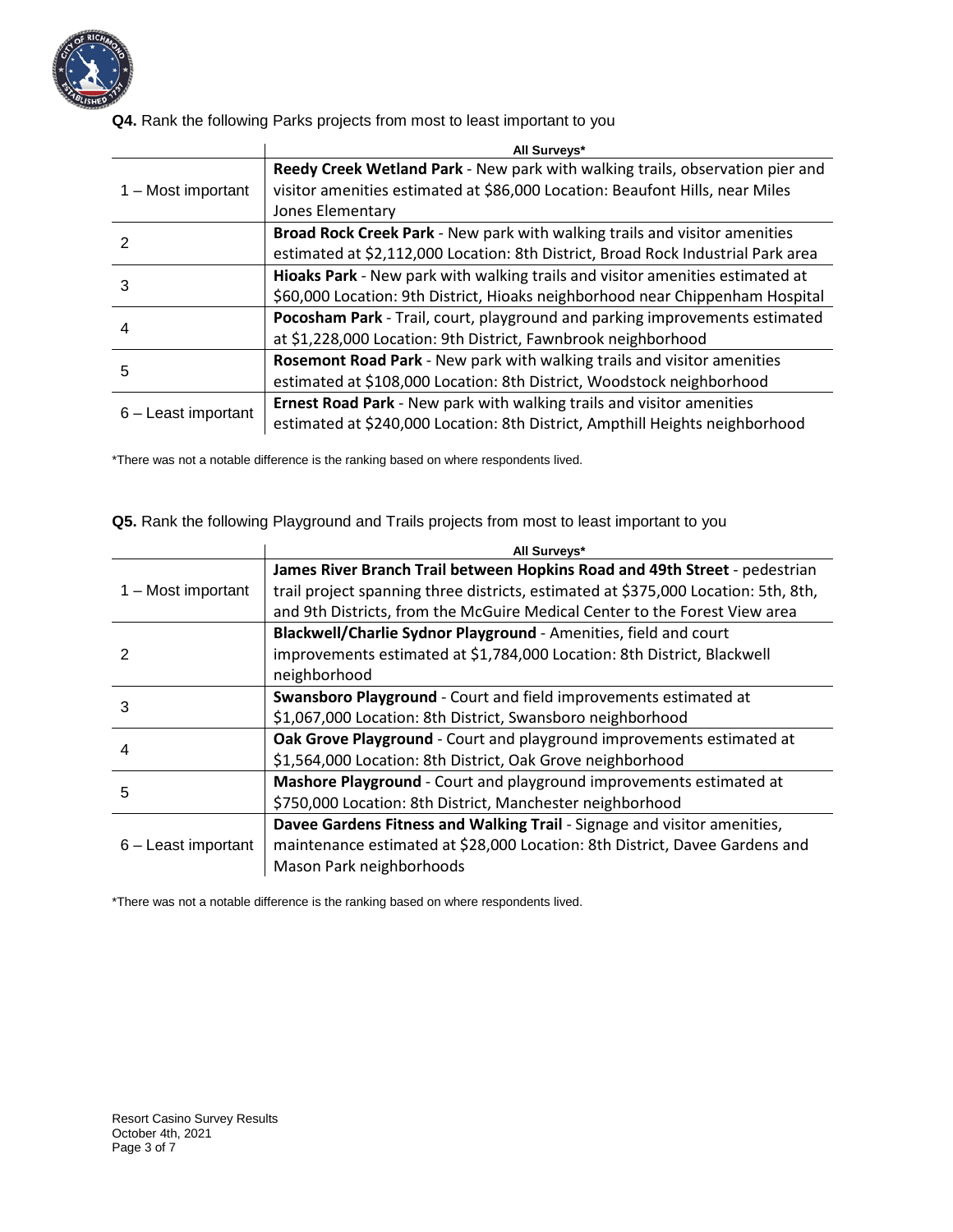

#### **Q6.** Rank the following Schools projects from most to least important to you

|                    | All Surveys*                                                                     |
|--------------------|----------------------------------------------------------------------------------|
|                    | Reid Elementary School Community Center and Playground - Spectator               |
| 1 – Most important | amenities, walking trail, playground, dog park, storage estimated at \$1,447,000 |
|                    | Location: 9th District, Pocoshock neighborhood                                   |
|                    | JL Francis Elementary School Playground - Amenities, lighting, field and court   |
|                    | improvements estimated at \$1,450,000 Location: 9th District, Piney Knolls       |
|                    | neighborhood                                                                     |
| 3-Least important  | Summer Hill Softball Diamond - Field improvements estimated at \$108,000         |
|                    | Location: 8th District, Clopton neighborhood                                     |

\*There was not a notable difference is the ranking based on where respondents lived.

**Q7.** Rank the following Walking projects from most to least important to you

|                     | <b>All Surveys*</b>                                                                |  |  |
|---------------------|------------------------------------------------------------------------------------|--|--|
|                     | Hull Street at Belt Boulevard Pedestrian Safety Improvements - making the          |  |  |
| 1 – Most important  | intersection safer for pedestrians, estimated at \$100,000 Location: 8th District, |  |  |
|                     | Belt Center area near Southside Plaza                                              |  |  |
|                     | Walmsley Boulevard Sidewalks from Broad Rock Boulevard - new sidewalk              |  |  |
|                     | project Location: 8th District, Broad Rock neighborhood near Boushall Middle       |  |  |
|                     | School and Broad Rock Elementary                                                   |  |  |
|                     | Sidewalks around Cardinal Elementary School - sidewalks to make walks to           |  |  |
| 3                   | the school and around the neighborhood safer Location: 9th District,               |  |  |
|                     | Southwood neighborhood near Broad Rock Library and Cardinal Elementary             |  |  |
| 4                   | Belmont Road at Walmsley Boulevard Pedestrian Safety Improvements -                |  |  |
|                     | making the intersection safer for pedestrians Location: 8th District, Belmont      |  |  |
|                     | Woods neighborhood near Broad Rock Baptist Church                                  |  |  |
| 5 - Least important | Carnation Street Sidewalks - new sidewalk project, estimated at                    |  |  |
|                     | \$400,000Location: 9th District, Hioaks neighborhood                               |  |  |

\*There was not a notable difference is the ranking based on where respondents lived.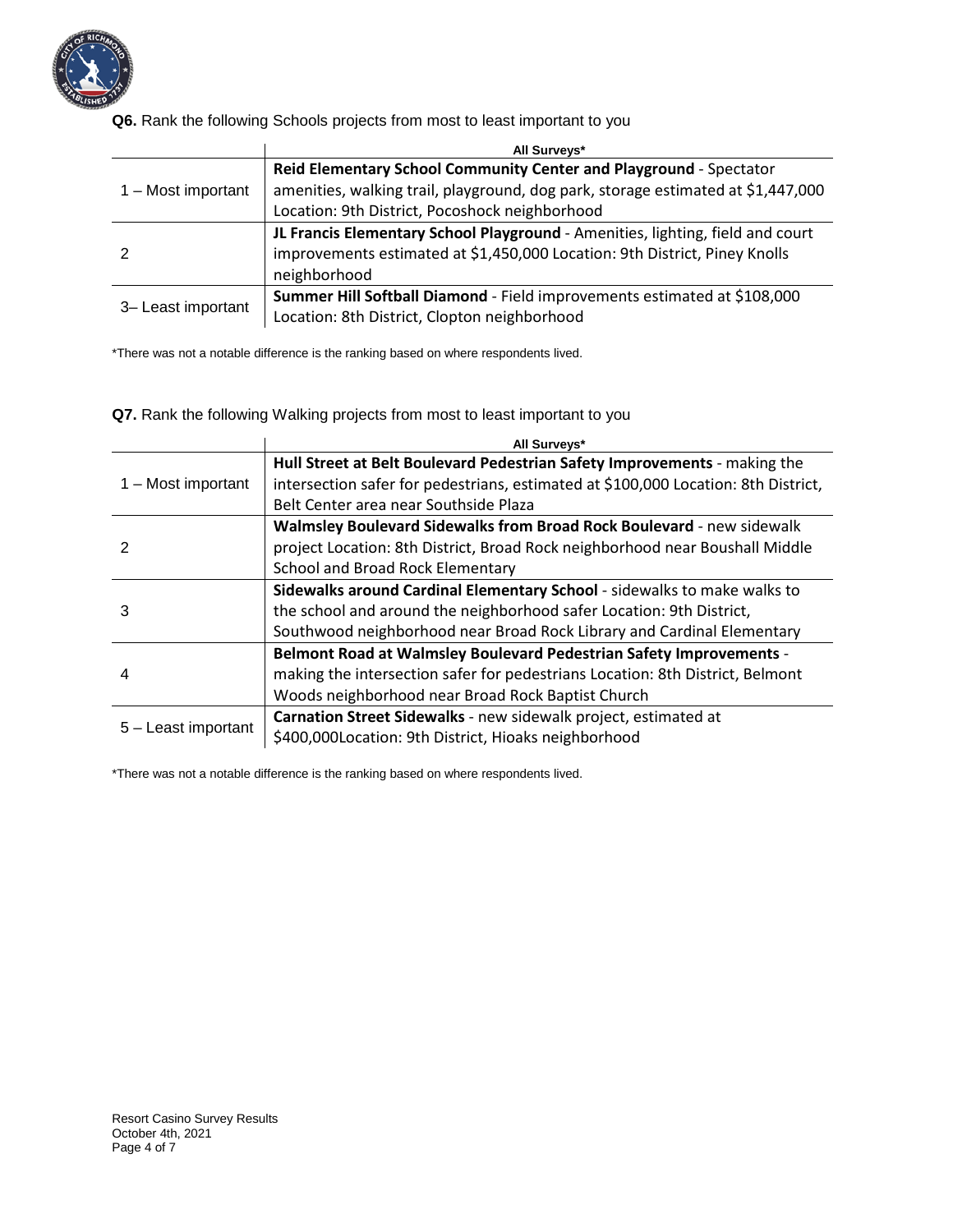

**Q8.** Rank the following Road Safety and Beautification projects from most to least important to you

|                     | All Surveys*                                                                 |
|---------------------|------------------------------------------------------------------------------|
|                     | Belt Boulevard and Broad Rock Intersection Improvement Location: 9th         |
| 1 – Most important  | District, Broad Rock neighborhood near the VA Hospital/McGuire Medical       |
|                     | Center                                                                       |
|                     | I-95 and Commerce Road/Walmsley Interchange Improvements Location: 8th       |
|                     | District, Commerce Road Industrial Center near the proposed casino site      |
|                     | Belt Boulevard from Hull Street to Midlothian Turnpike Streetscape Location: |
| 3                   | 9th District, Belt Center/Swansboro West neighborhoods near Southside Plaza  |
| 4                   | Hull Street Phase 2 Improvements Location: 9th District, Chippenham Parkway  |
|                     | to Hey Road                                                                  |
| 5                   | Chapel Drive Stormwater Remediation Project Location: 8th District, Broad    |
|                     | Rock neighborhood                                                            |
| 6 - Least important | Lynhaven Avenue Bridge Replacement Location: 8th District, Windsor           |
|                     | neighborhood near the new Broad Rock Creek Park                              |

\*There was not a notable difference is the ranking based on where respondents lived.

**Q9.** Rank the following Bus Transportation projects from most to least important to you

|                     | All Surveys*                                          |
|---------------------|-------------------------------------------------------|
| 1 – Most important  | Add bus stop amenities at high use stops in Southside |
|                     | Increase frequency and hours of Route 3B/3C           |
|                     | Increase frequency and hours of Route 2C              |
| 4                   | Increase frequency and hours of Route 88              |
| 5                   | Increase frequency and hours of Route 87              |
| 6 - Least important | Increase frequency and hours of Route 86              |

\*There was not a notable difference is the ranking based on where respondents lived.

**Q10.** Out of all the listed projects, which is the most important to you?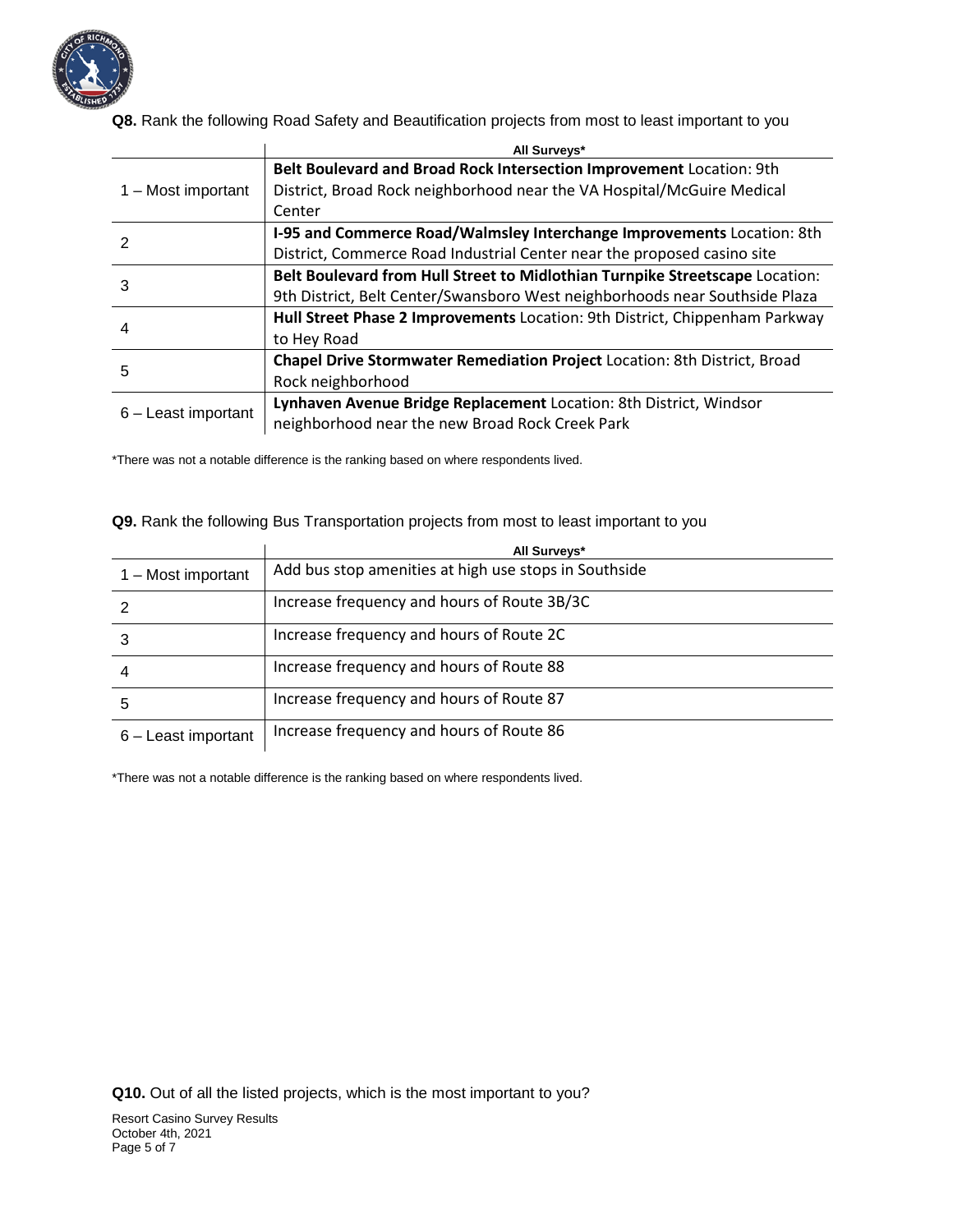

| <b>Top Five</b> | All Surveys*                                             |
|-----------------|----------------------------------------------------------|
|                 | <b>Emergency Communications Building</b>                 |
| 2               | I-95 and Commerce Road/Walmsley Interchange Improvements |
| 3               | Southside Community Center                               |
| 4               | James River Branch Trail                                 |
| 5               | Reedy Creek Wetland Park                                 |

\*There was not a notable difference is the ranking based on where respondents lived.

# **Respondent Profile**

### **What do you do in Richmond?**

|                                           | % of Respondents | # of Repondents |
|-------------------------------------------|------------------|-----------------|
| I live in the City of Richmond.           | 75.16%           | 230             |
| I work in the City of Richmond.           | 62.42%           | 191             |
| I play in the City of Richmond.           | 54.25%           | 166             |
| I go to school in the City of Richmond.   | 5.23%            | 16              |
| I own a business in the City of Richmond. | 11.76%           | 36              |

### **What council district do you live in?**

|                                        | % of Respondents | # of Repondents |
|----------------------------------------|------------------|-----------------|
| 1, Councilperson Addison               | 7.29%            | 18              |
| 2, Councilperson Jordan                | 4.05%            | 10              |
| 3, Councilperson Lambert               | 6.07%            | 15              |
| 4, Councilperson Larson                | 18.22%           | 45              |
| 5, Councilperson Lynch                 | 8.10%            | 20              |
| 6, Councilperson Robertson             | 8.91%            | 22              |
| 7, Councilperson Newbille              | 7.29%            | 18              |
| 8, Councilperson Trammell              | 21.05%           | 52              |
| 9, Councilperson Jones                 | 6.07%            | 15              |
| I do not live in the City of Richmond. | 12.96%           | 32              |